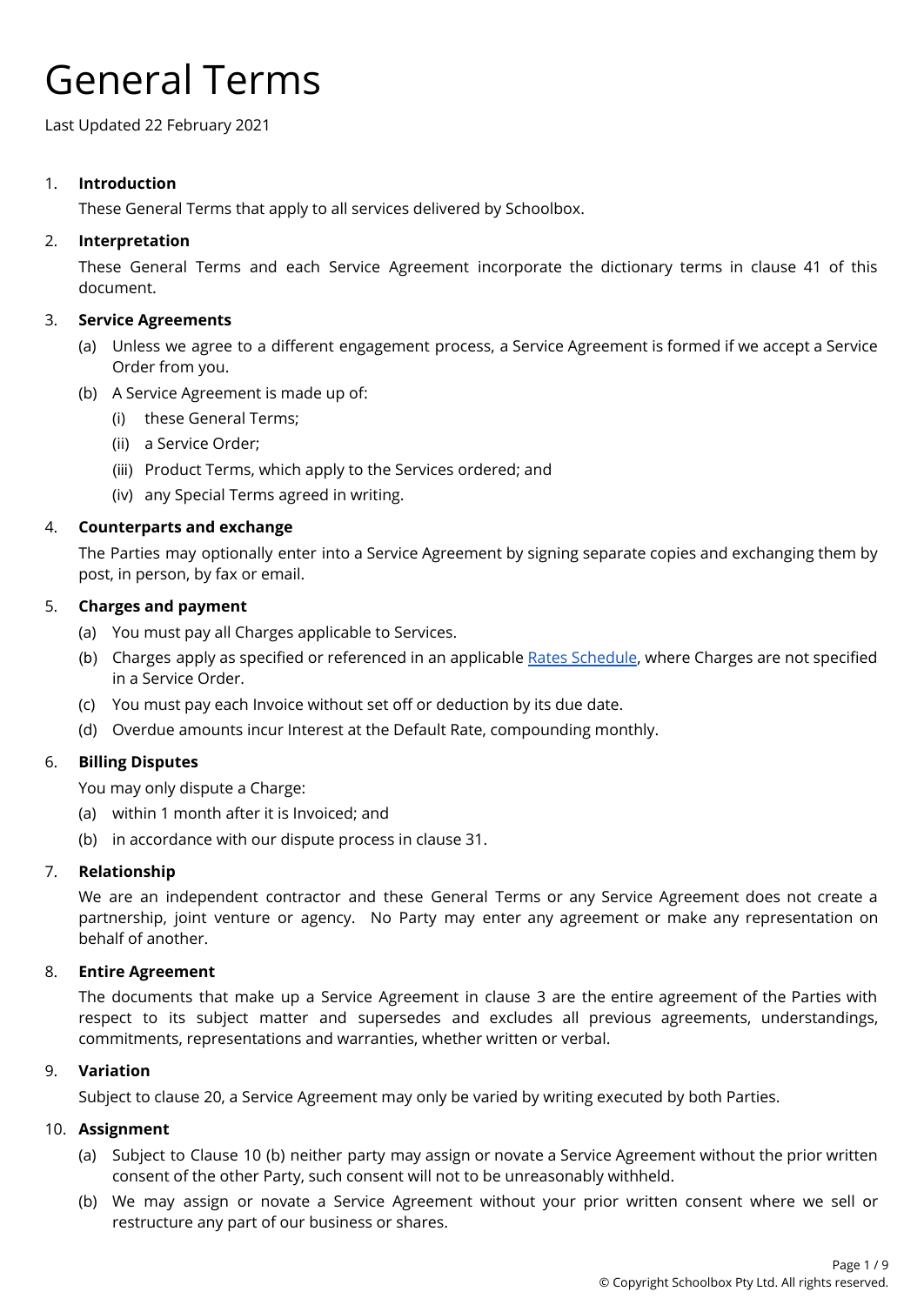## 11. **No waiver**

A Party that delays exercise of or partially exercises a right does not waive it.

# 12. **Notices**

- (a) We may send notices to you by Electronic Messaging.
- (b) Otherwise, any notice or consent to be given under a Service Agreement must be in writing addressed to the relevant Party at its Contact Address.

# 13. **Governing law and courts**

Subject to clause 34, a Service Agreement is subject to and must be interpreted under the law of the exclusive jurisdiction of the State of Victoria, Australia and the Parties irrevocably submit to the courts of the State of Victoria.

# 14. **Term of Service Agreements**

A Service Agreement:

- (a) starts on its Service Commencement Date;
- (b) continues for any Minimum Term; and
- (c) may be terminated by either Party at the end of a Minimum Term, provided 3 months prior written notice has first been given –

unless terminated earlier under its express terms.

#### 15. **Consents**

You must promptly obtain any third party consents necessary for us to provide Services, for example to allow us access to a data centre to install software.

#### 16. **Representatives**

- (a) Each Party authorises its Representative to do anything with respect to a Service Agreement that the Party itself could do, and authorises the other Party to deal with its Representative as its fully authorised, non-exclusive agent.
- (b) A Party is deemed to know anything that its Representative knows.
- (c) A Party may replace its Representative by notice to the other.

# 17. **Service commencement**

We will commence delivery of a Service on or within a reasonable time after the last of:

- (a) the date specified in a Service Agreement;
- (b) the expiry of 14 days from the date of a Service Agreement;

and you must then accept the Service.

#### 18. **Service Standards**

- (a) We will provide Services with due care and skill and in accordance with an applicable Service Agreement and Law.
- (b) Whilst we endeavour to avoid interruptions to Services, we do not warrant that Services will be free of errors, faults or interruptions.
- (c) We are not liable for Service faults or interruptions due to Off-Net Events.
- (d) We will use reasonable efforts to carry out Scheduled Maintenance at times chosen to minimise disruption to our customers.

#### 19. **Service suspensions**

We may suspend a Service in whole or part:

- (a) where we reasonably believe that we must do so in order to comply with the Law;
- (b) to protect people, property or a Network;
- (c) for emergency, or (on at least 3 days' notice) Scheduled Maintenance;
- (d) if you (or anyone you allow to use a Service) breach an Acceptable Use Policy;
- (e) if you fail to pay an Invoice by its due date;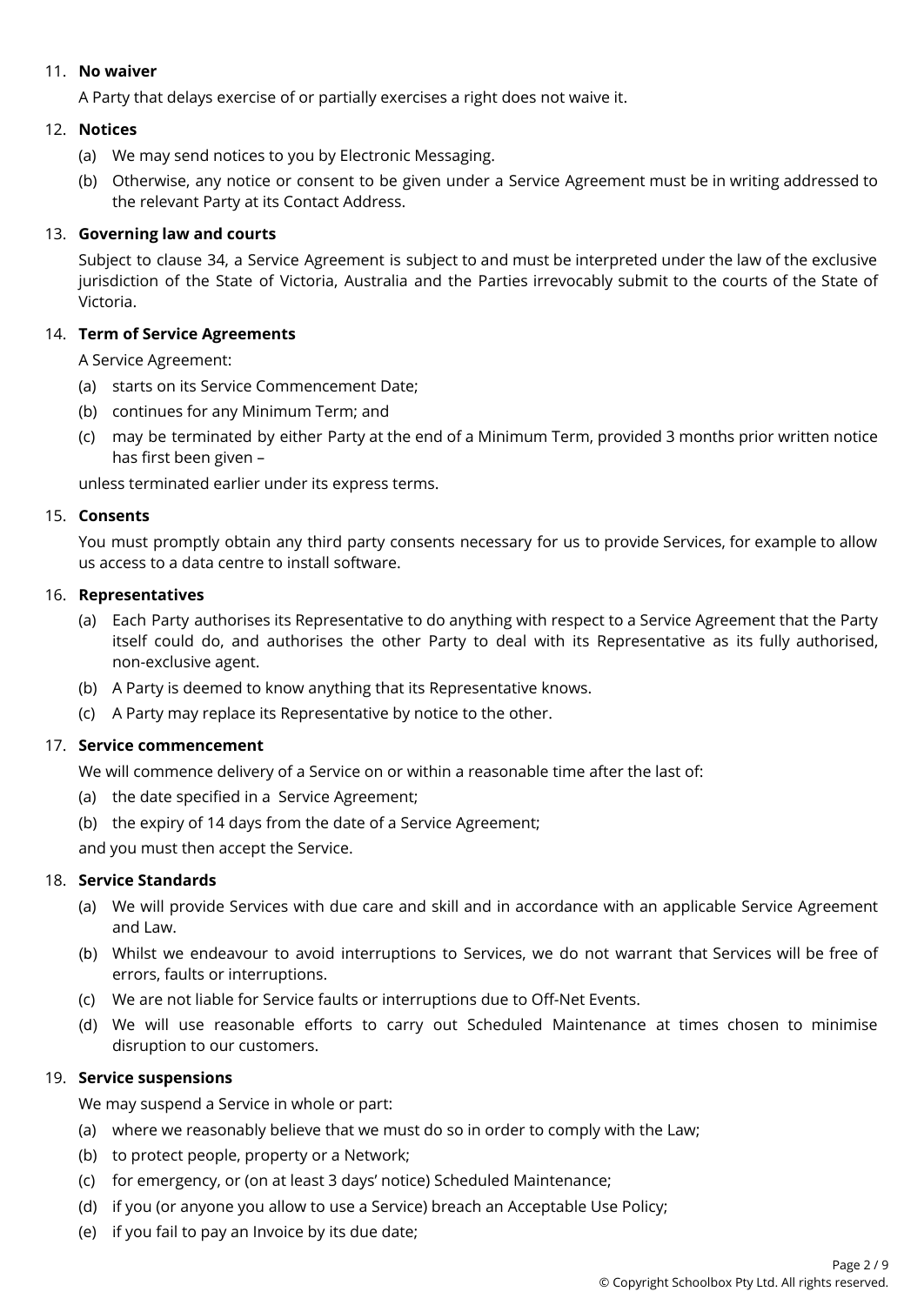- (f) if you do not pay a security requested under clause 21, within 7 days of a request;
- (g) if you do not Cure a Default within 7 days; or
- (h) as it reasonably requires to allow investigation of any potential breach of a Service Agreement.

#### 20. **Price variations**

We may vary our Charges:

- (a) on 30 days' notice where any Minimum Term has expired;
- (b) during a Minimum Term on 30 days' notice, subject to you being entitled to terminate the Service Agreement within 14 days after being given notice.

#### 21. **Security**

We may require security (including by way of cash or bank guarantee) if you suffer an Insolvency Event, fail to pay an Invoice by its due date or following a credit review of you.

#### 22. **Other obligations**

You must:

- (a) comply with the terms of a Service Agreement;
- (b) not allow a Service to be used in a way that is contrary to Law or is a nuisance;
- (c) comply with all Laws including the *Privacy Act 1988 (Cth)*;
- (d) give us all information, cooperation and assistance reasonably required for the purposes of a Service Agreement;
- (e) follow our reasonable directions in so far as they are reasonably required to enable us to comply with the terms of a Service Agreement;
- (f) maintain all permissions required for the use of a Service;
- (g) comply with any Acceptable Use Policy issued by us;
- (h) respond to our requests and communications promptly;
- (i) not solicit any employee or contractor of ours to become an employee or contractor of yours;
- (j) indemnify us against Loss arising in connection with a negligent or wrongful act by you or your People or a breach of a Service Agreement by you;
- (k) indemnify us against any Claim by you or any person who is an employee, student, contractor or agent of yours in connection with a Service (including infringement of IP Rights) except to the extent the Claim arises from a negligent or wrongful act by us or our People or a breach of a Service Agreement by us; and
- (l) ensure that your People do nothing that would breach a Service Agreement if done by you.

#### 23. **Early Termination – Us**

We may terminate a Service Agreement by notice if:

- (a) it ceases to be feasible to provide a Service (in which case we will endeavour to provide you with reasonable notice);
- (b) we are required to do so by Law or an Authority.

We may also terminate a Service Agreement, and invoice an Early Termination Charge, if you:

- (c) request Early Termination;
- (d) fail to remedy a Default within 7 days (after receiving written notice of Default); or
- (e) undergo a Change of Control or purport to assign interest in a Service Agreement without our written consent.

#### 24. **Early Termination – You**

You may terminate a Service Agreement by notice if:

- (a) we fail to remedy a Default within 28 days (after receiving written notice of Default); or
- (b) a Service we provide you is subject to three or more individual Level 1 Urgent (Critical) incidents (as defined by clause 4.2 of the SchoolBox Support Policy) in any calendar month which are caused solely by any act or omission of ours (excluding Scheduled Maintenance). .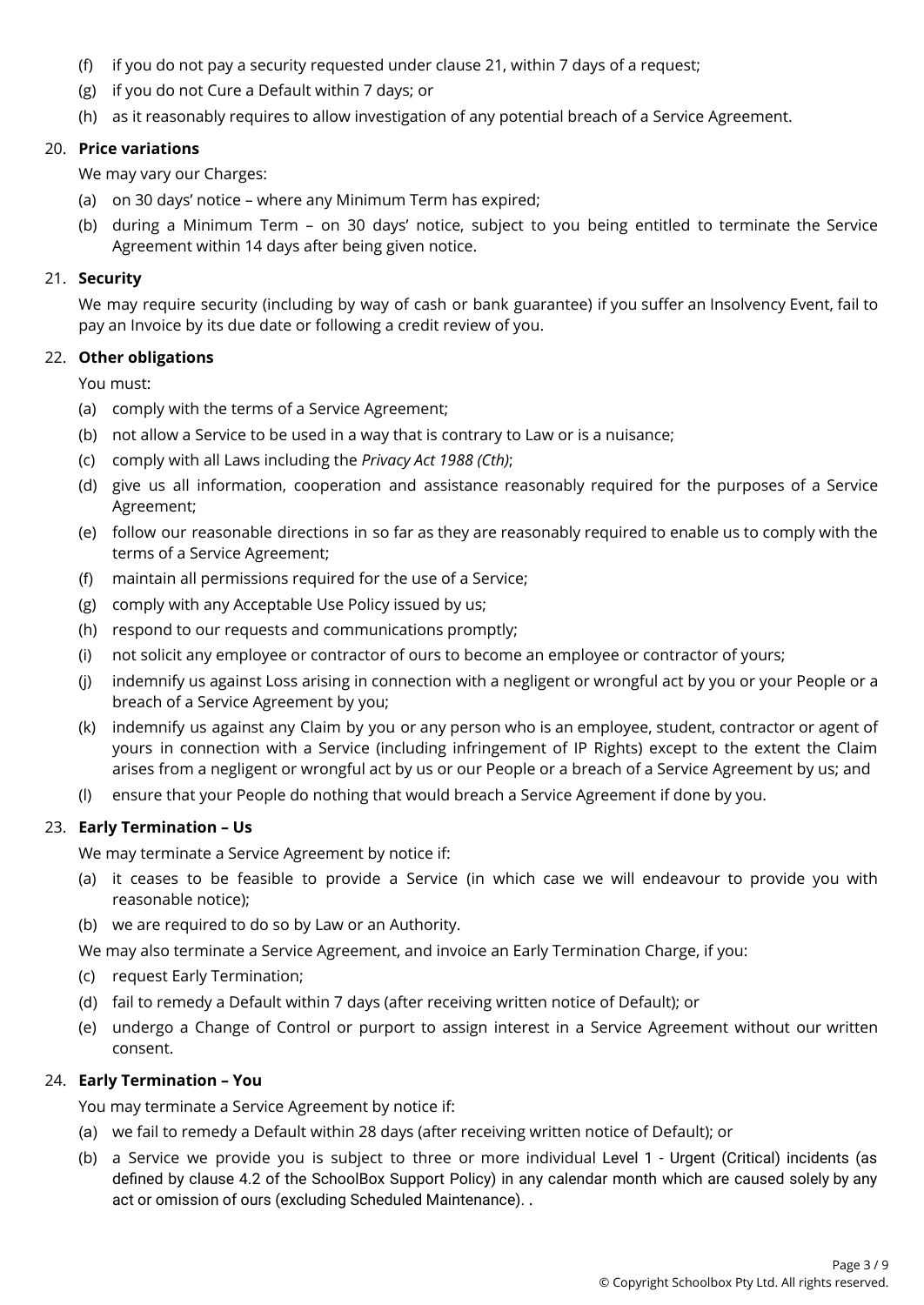# 25. **GST**

- (a) Charges are exclusive of GST unless stated otherwise.
- (b) We may invoice, and you must pay, applicable GST in addition to Charges.

#### 26. **No representations**

You:

- (a) warrant that, in entering a Service Agreement, you have not relied on any information, representation or promise that is not either expressly set out in the Service Agreement or is implied by Law; and
- (b) indemnify us against a breach of that warranty.

#### 27. **Confidentiality**

Each party must keep the other's Confidential Information confidential except for disclosures:

- (a) to its staff, contractors and professional advisers to the extent they reasonably need to know it;
- (b) authorised by a Service Agreement; or
- (c) required by Law –

provided that a disclosing Party takes all reasonable steps to ensure that the disclosee maintains the confidentiality of the disclosed information. To avoid any doubt, Confidential Information includes our pricing and the other terms of a Service Agreement.

#### 28. **Authorities**

You authorise us to:

- (a) make any disclosure of information about you required by a government authority or by Law;
- (b) deal with Personal Information (that is not Credit Information) about you in accordance with our Privacy Policy;
- (c) deal with Credit Rating Information about you in accordance with our credit policy;
- (d) do any act on your behalf reasonably required to provision a Service for you.

#### 29. **Liability**

29.1 Rights and remedies for PDH goods and services

If we supply goods or services of a kind ordinarily acquired for personal, domestic or household (**PDH**) use or consumption, you may have rights under the Australian Consumer Law (**ACL**) including Consumer Guarantee Rights. Nothing in a Service Agreement limits those rights and remedies in any way.

#### 29.2 Rights and remedies for non-PDH goods costing no more than \$40,000

If we supply goods or services not of a kind ordinarily acquired for PDH use or consumption and costing no more than \$40,000:

- (a) in relation to those goods, our liability for failure to comply with a Consumer Guarantee (other than certain guarantees about ownership and undisturbed use) is limited to:
	- (i) replacing the goods or supplying equivalent ones;
	- (ii) repairing the goods;
	- (iii) paying the cost of replacing the goods or of acquiring equivalent ones; or
	- (iv) paying the cost of having the goods repaired; and
- (b) in relation to those services, our liability for failure to comply with a consumer guarantee is limited to:
	- (i) supplying the services again; or
	- (ii) paying the cost of having the services supplied again.
- 29.3 Service Levels, exclusion of implied terms and limitation of liability
	- Subject to clauses 30.1 and 30.2:
	- (a) Subject to your right of termination under clause 24, where a Service Level applies to a Service, your rights and remedies in connection with a failure to meet a Service Level Target or any breach of the relevant Service Agreement are limited to Service Level Rebates (if any) in the SLA.

Otherwise: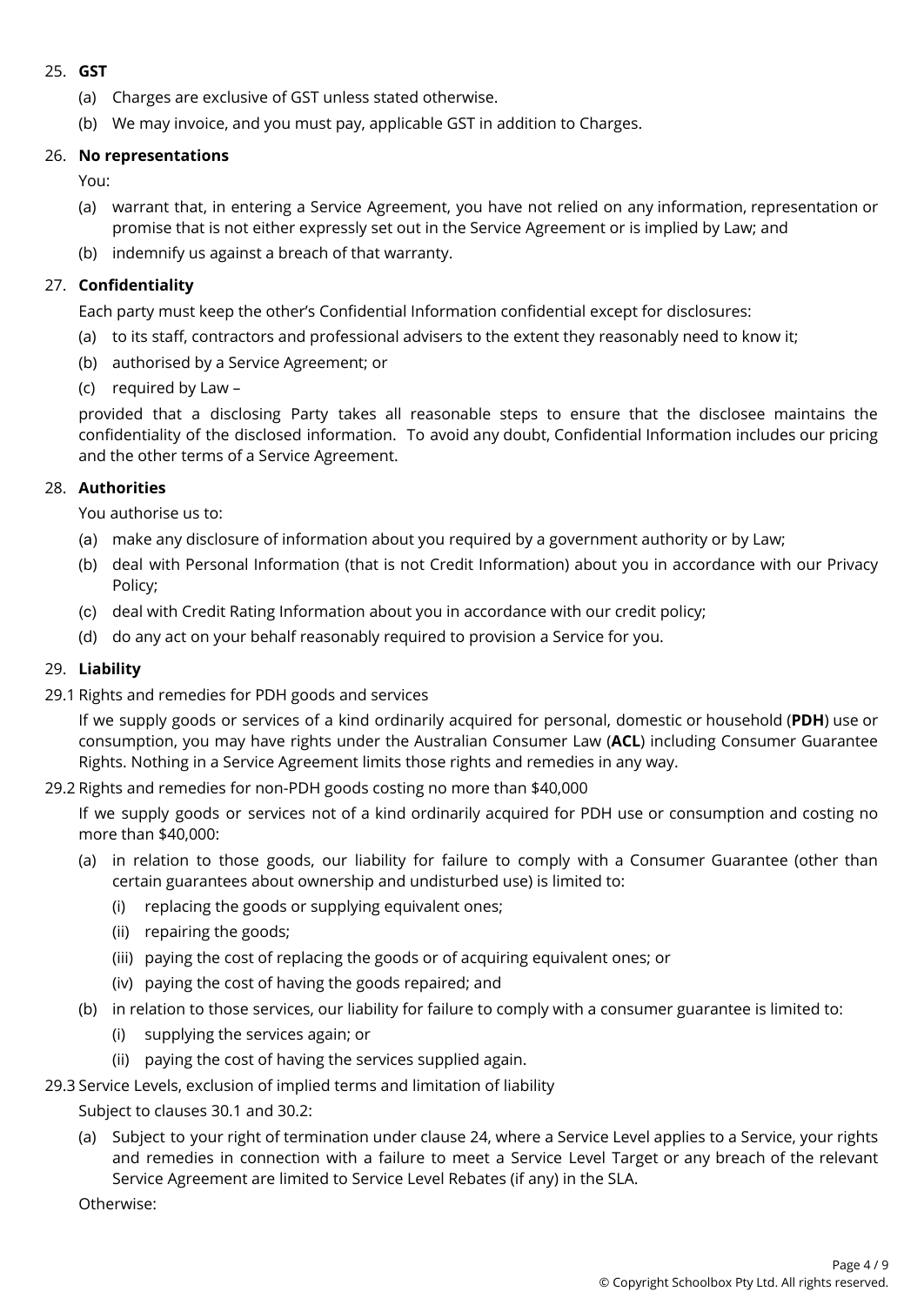- (b) Any representation, warranty, condition or undertaking that would be implied in a Service Agreement by legislation, common law, equity, trade, custom or usage or otherwise is excluded, to the fullest extent permitted by law.
- (c) Neither party is liable for secondary and consequential loss including loss of profits, loss of goodwill, loss of revenue, data loss, and loss of bargain.
- (d) Our liability is capped at AUD\$500,000.
- 29.4 Unless the Australian Consumer Law applies to both parties, clause 29.6 applies to the Agreement between the parties in place of clauses 29.1 to 29.3. Where the Australian Consumer Law applies, then clauses 29.1 to 29.3 apply to the exclusion of clause 29.6.
- 29.5 TO THE EXTENT PERMITTED BY LAW, IN NO EVENT WILL EITHER PARTY OR ITS AFFILIATES (INCLUDING DIRECTORS, OFFICERS AND EMPLOYEES) HAVE ANY LIABILITY ARISING OUT OF OR RELATED TO THIS AGREEMENT FOR ANY LOST PROFITS, REVENUES, GOODWILL, OR INDIRECT, SPECIAL, INCIDENTAL, CONSEQUENTIAL, COVER, BUSINESS INTERRUPTION OR PUNITIVE DAMAGES, WHETHER AN ACTION IS IN CONTRACT OR TORT AND REGARDLESS OF THE THEORY OF LIABILITY, EVEN IF A PARTY OR ITS AFFILIATES HAVE BEEN ADVISED OF THE POSSIBILITY OF SUCH DAMAGES OR IF A PARTY'S OR ITS AFFILIATES' REMEDY OTHERWISE FAILS OF ITS ESSENTIAL PURPOSE. THE FOREGOING DISCLAIMER WILL NOT APPLY TO THE EXTENT PROHIBITED BY LAW.
- 29.6 TO THE EXTENT PERMITTED BY LAW, IN NO EVENT SHALL THE AGGREGATE LIABILITY OF EACH PARTY TOGETHER WITH ALL OF ITS AFFILIATES (INCLUDING DIRECTORS, OFFICERS AND EMPLOYEES) ARISING OUT OF OR RELATED TO THIS AGREEMENT EXCEED THE TOTAL AMOUNT PAID BY THE CUSTOMER UNDER THIS AGREEMENT (FOR THE SERVICES WHICH RELATE TO THE LIABILITY) IN THE TWELVE MONTHS PRECEDING THE FIRST INCIDENT OUT OF WHICH THE LIABILITY AROSE. THE FOREGOING LIMITATION WILL APPLY WHETHER AN ACTION IS IN CONTRACT OR TORT AND REGARDLESS OF THE THEORY OF LIABILITY, BUT WILL NOT LIMIT CUSTOMER'S AND ITS AFFILIATES' PAYMENT OBLIGATIONS UNDER THESE TERMS.

## 30. **Disputes**

- (a) Each Party must appoint a senior officer to negotiate resolution of any dispute.
- (b) If negotiations are not successful within 14 days, the dispute may be referred to mediation before an independent mediator – the costs of which must be borne in equal shares by the Parties.
- (c) Despite anything else, a Party may seek urgent interlocutory relief from a court.
- (d) The parties must perform the Service Agreement despite a dispute.

#### 31. **Force Majeure**

We are excused from our obligations under the Service Agreement to the extent that Force Majeure prevents or hinders it.

#### 32. **Agents**

We may delegate our roles and responsibilities to an agent or subcontractor but are liable for their performance as if there was no delegation.

## 33. **Reading down**

A term that is invalid, illegal or unenforceable shall be read down, to the point of severance if necessary.

#### 34. **Commission,rebates and out of pocket expenses**

(a) We may pay or receive commissions or rebates in connection with a Service Agreement.

(b) You must pay (and must not set off or deduct from our fees) all bank fees incurred in making payments to us under a Service Agreement.

(c) You must pay all out of pocket expenses that we incur in providing services to you, provided that where they exceed \$500, we will first obtain your consent.

#### 35. **Obligations after termination of Service Agreement**

When a Service Agreement ends for any reason:

- (a) we may Invoice Charges not previously Invoiced;
- (b) you must pay all Invoices by their due date/s;
- (c) you must within 7 days return any of our property that you hold;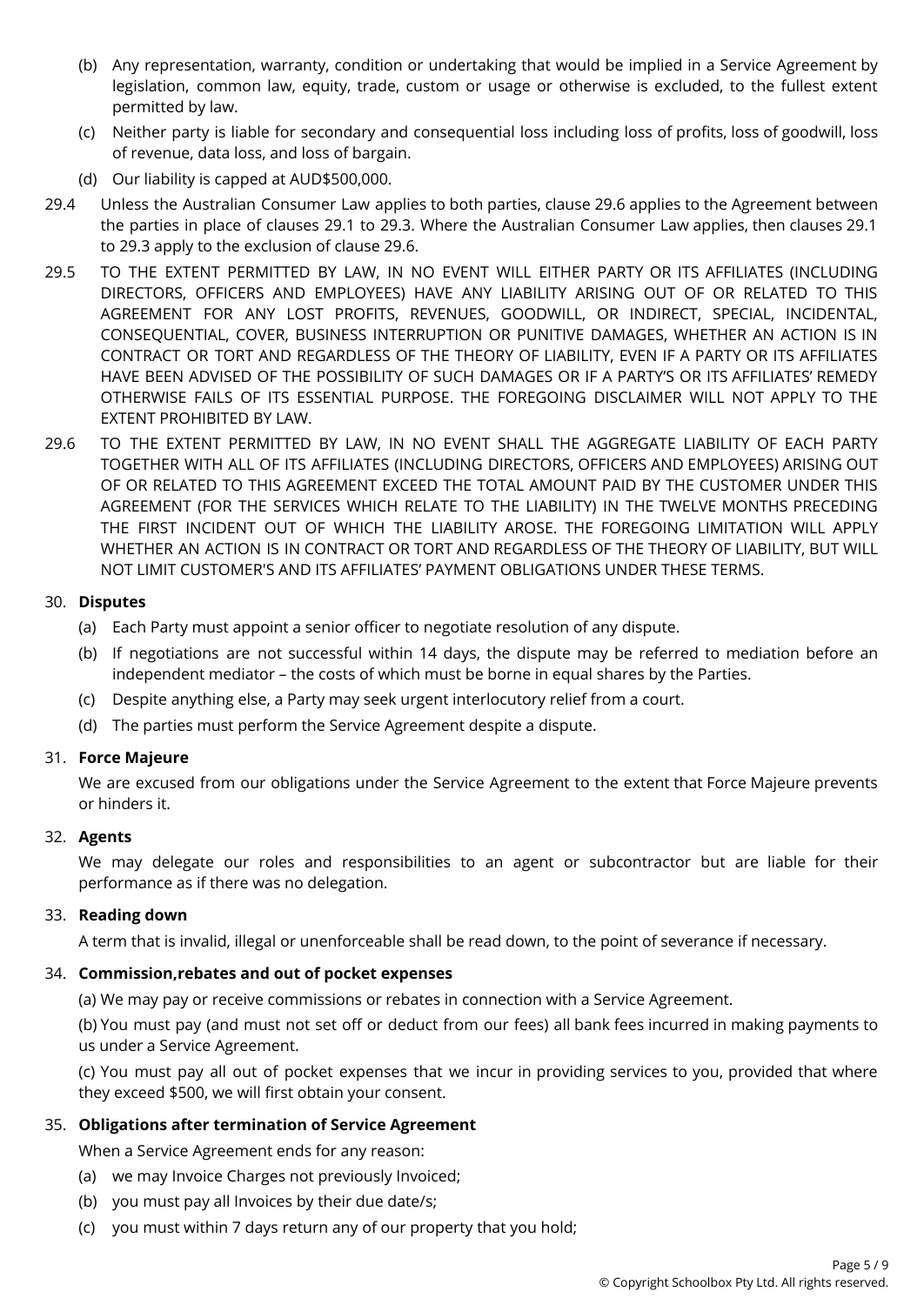- (d) accrued rights and obligations survive;
- (e) Surviving Clauses including clauses 5, 6, 13, 22(i), 22(j), 22(k), 27, 28, 30, 31, 36, 38 and 39 survive and otherwise the Service Agreement is at an end for all purposes.

#### 36. **Policies**

- 36.1 You must always comply with our **[Acceptable](https://schoolbox.com.au/legal/acceptable-use-policy/) Use Policy**.
- 36.2 Where we agree to provide support, then we will do so in accordance with our [Schoolbox](https://schoolbox.com.au/legal/schoolbox-support-policy/) Support Policy which applies to your particular Product.
- 36.3 We may amend our policies from time to time, where we do, we will give 14 days prior notice and make the amendments visible on one or more of our websites, including [schoolbox.com.au](http://www.schoolbox.com.au), [or](http://www.alaress.com.au) [any](http://www.alaress.com.au) s[ubdomain](http://www.alaress.com.au) [of](http://www.alaress.com.au) [t](http://www.alaress.com.au)h[e](http://www.alaress.com.au)s[e](http://www.alaress.com.au) [website](http://www.alaress.com.au) [addre](http://www.alaress.com.au)s[ses](http://www.alaress.com.au).

#### 37. **Data**

- 37.1 All data entered by you into Schoolbox or any Service of ours is confidential unless you make it available for public use.
- 37.2 You retain ownership in Your Data subject to the terms of this Agreement, in addition to our rights in clause 38.7, you grant us a non-exclusive, worldwide, royalty-free right to use , handle, store, modify and create derivative works of Your Data, to the extent necessary to provide our services to you.
- 37.3 Subject to compliance with the *Privacy Act 1988 (Cth)* you consent to:
	- (a) us using your de-identified data for statistical, audit, compliance and marketing purposes;
	- (b) receiving promotional, marketing material or information updates from us, including by way of email delivery;
	- (c) disclosure by us of this information to our Related Entities (as defined by section 9 of the *Corporations Act 2001 (Cth)*).
- 37.4 Within 7 days of termination of a Service Agreement, we will delete all data that remains on our servers and facilities, and you release us from any claim for loss or damage for doing so.
- 37.5 It is your sole responsibility to maintain a backup of your data, unless you enter into a Service Agreement for professional services, to have us copy your data, and provide it to you.
- 37.6 Subject to clause 38.3, all data entered into Schoolbox remains your property.
- 37.7 We may retain the data used / obtained under these terms for a period of upto 7 years or such longer period as may be required by law.

#### 38. **Intellectual Property**

- 38.1 All intellectual property rights in Schoolbox and our services are owned by us, or where relevant our licensors. You must not:
	- (a) do anything which may infringe, jeopardise or challenge such rights; and
	- (b) commercialise or attempt to commercialise such rights.
- 38.2 Subject to clause 38.2, we own all IP Rights and intellectual property (including derivative works) which arise from your use of Schoolbox, except for data you enter.
- 38.3 We own all customisations, modifications, enhancements, adaptations, and updates to Schoolbox.
- 38.4 Schoolbox and the Schoolbox logo are trademarks of Schoolbox Pty Ltd. Other trademarks that may appear on our website are the property of our respective licensors.
- 38.5 You must not use any trademark without the prior written consent of the relevant owner.
- 38.6 Except to the extent of any licence expressly granted to you, you obtain no interest in our IP Rights under a Service Agreement.
- 38.7 Subject to clause 38.8, we own all IP Rights relating to a Service, including knowhow and improvements developed in the course of a Service Agreement.
- 38.8 You retain all ownership in all content that you create and use with the Services.
- 38.9 You grant us a worldwide, perpetual, irrevocable, royalty-free licence to use and incorporate into our services any suggestion, enhancement request, recommendation, correction or other feedback provided by you or your End Users relating to the operation of the Services.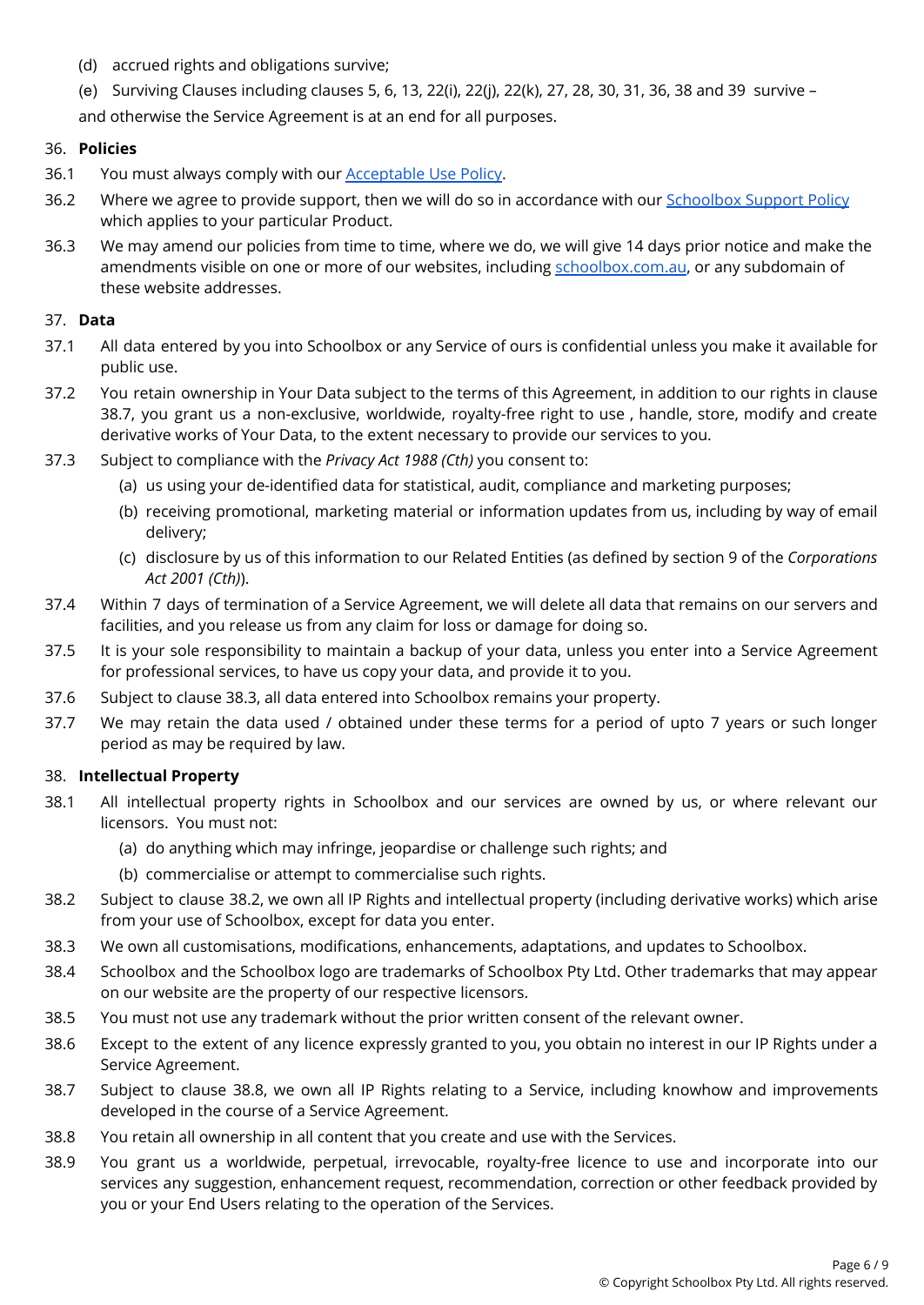# 39. **Third Party Services**

- 39.1 In order to use our services, you may need to use services or software or third parties, we refer to this as Third Party Services.
- 39.2 If the use of Third Party Services are required:
	- (a) we will either (i) specify this in your Service Order; or (i) notify you; and
	- (b) we may invoice you for those Third Party Services or ask the provider of those services to invoice you directly, and you will be required to pay.
- 39.3 Where you use Third Party Services you acknowledge and agree that:
	- (a) those Third Party Services are provided subject to (i) their own terms of use and privacy policy; and (ii) any of our specific terms that address our supply or facilitation of those Third Party Services to you.
	- (b) we may be required to disclose your personal information to the provider of Third Party Services in or to facilitate the provision of those services or the services we provide;
	- (c) you release us from any Claim arising from your use of Third Party Services;
	- (d) other than anything we expressly represent to you in a Service Agreement with you, we do not make any representation or warranty about Third Party Services or their performance.

# 40. **Dictionary**

**Affiliate** means any entity that directly or indirectly controls, is controlled by, or is under common control with the subject entity. "Control," for purposes of this definition, means direct or indirect ownership of control of more than 50% of the voting interests of the subject entity.

**Business Day** means a day that is not a Saturday, Sunday or public holiday observed in Victoria, Australia.

**Business Hours** means between the hours of 9am to 5pm AEST on a Business Day (adjusted for daylight savings).

**Change of Control** means, in relation to a corporation, that without our prior written consent: (a) a relevant interest (as defined in the *Corporations Act 2001*) in more than 25% of the securities of the corporation that in normal circumstance entitle the holder to vote or participate at a meeting of the members of the corporation or to vote or participate in the election or appointment of directors of the corporation, passes to a person or persons who did not have such relevant interest at the time the Service Agreement was entered into; or (b) the ability to control or the actual control (irrespective of whether such control is exercisable on a passive or active basis and irrespective of whether such control is exercisable solely or jointly or directly or indirectly) of the management and policies of the corporation passes to a person or persons who did not have such ability or actual control at the date the Service Agreement was entered into.

**Charges** means any charge or fee applicable to Services (exclusive of any Taxes or withholdings except where otherwise stated).

**Claim** means any claim, demand, action, proceeding or legal process (including by way of set off, cross-claim or counterclaim).

**Information** includes the terms of a contract, network designs, customer lists, contact lists, and other information which by its nature is confidential and which is not in the public domain otherwise than by a breach of this clause.

**Contact Address** means, in relation to a party, the postal or business address, fax number, email address or other address or identifier most recently notified as the party's address for communications (being as notified in a Service Agreement, until further notice.)

**Customer** means the person so specified in a Service Agreement.

**Default** means, a breach of these Terms or a Service Agreement for which either party has issued a Default notice outlining the breach.

**Default Rate** means a rate which is 2% higher than the penalty rate fixed under s3 of the *Penalty Interest Rate Act 1983 (Vic)* from time to time.

Demonstration Subscription means

**Early Termination** means termination of a Service Agreement before the end of any Minimum Term, except where the termination is due to our breach of a Service Agreement.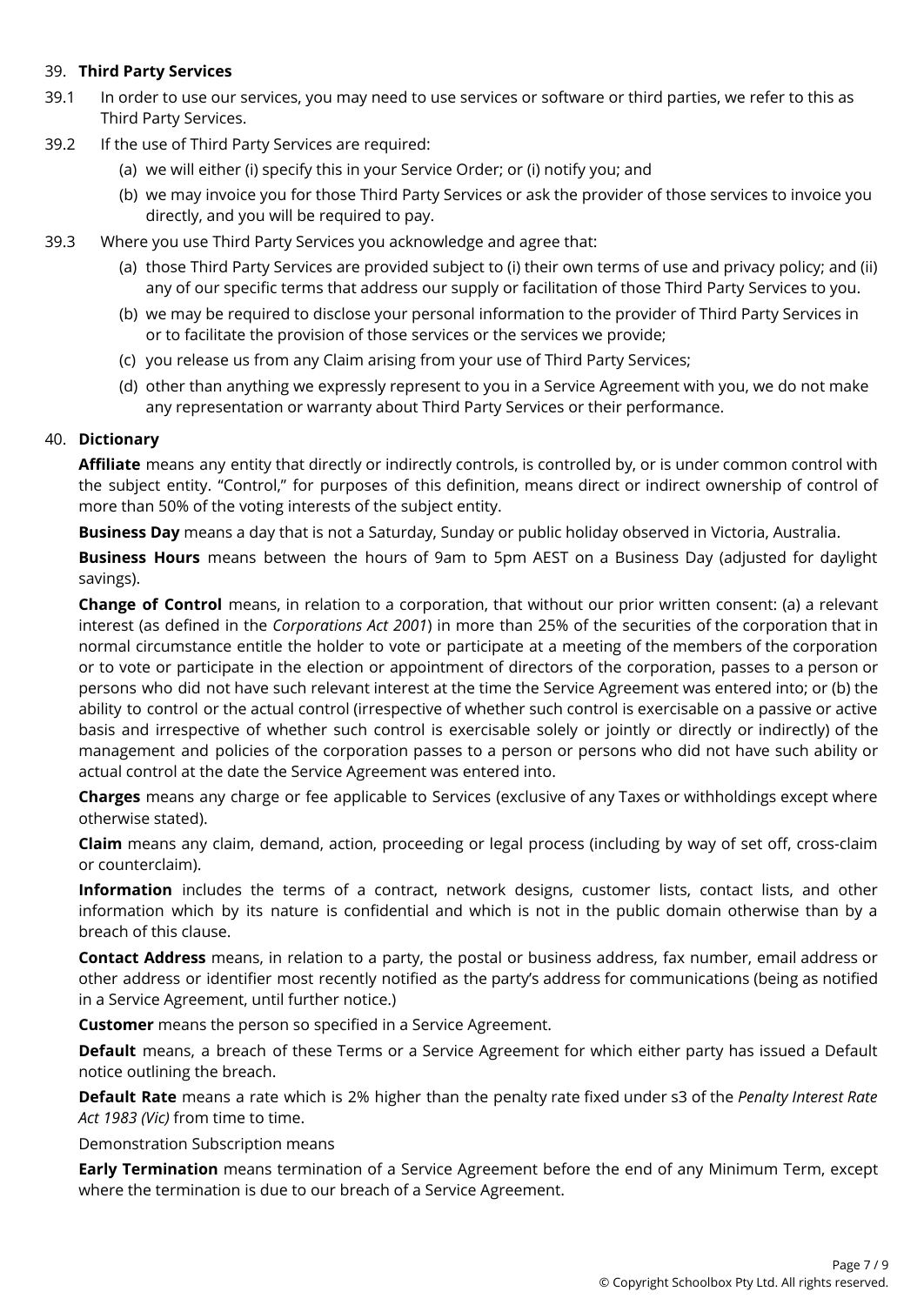**Early Termination Charge** means the aggregate of fees that would have been payable for the remainder of the Minimum Term.

**Electronic Messaging** means Email, Fax, SMS and MMS.

**End User** means an individual who is a student, parent, teacher, employee, consultant, contractor, and/or agent of the Customer who is lawfully authorised by the Customer to use the Schoolbox Service(s), and for whom a user identification and password to access the Schoolbox Services exists.

# **General Terms** means this document.

**Insolvency Event** means in relation to a person, means the happening of any one or more of the following events: (a) the person being unable to pay their debts as and when they fall due; (b) a receiver, receiver and manager, administrator, liquidator, trustee for creditors or trustee in bankruptcy or analogous person being appointed over the person's undertaking or assets or any of them; (c) if the person is a natural person, an application and filing for bankruptcy being made in respect of the person; or (d) if the person is a corporation – (i) an application for winding up or other process seeking orders which, if granted, would render the person an externally-administered body corporate being filed and not being withdrawn within 20 Business Days; (ii) the person being or becoming the subject or an order, or a resolution being passed, for the person's winding up or dissolution; or (iii) the person entering into, or resolving to enter into, a deed of company arrangement, or an arrangement, composition or compromise with, or assignment for the benefit, of its creditors generally or any class of creditors, or proceedings being commenced to sanction such a deed of company arrangement, or arrangement, composition or compromise, other than for the purposes of a bona fide scheme of solvent reconstruction or amalgamation.

**Invoice** means a statement of Charges that have accrued and/or are payable in advance.

**IP Rights** means all industrial and intellectual property rights of any kind which may subsist in Australia or anywhere else in the world, including without limitation: (a) patents, copyright, rights in circuit layouts, designs, trademarks (including goodwill in those marks) and domain names; (b) any application or right to apply for registration of any of the rights referred to in paragraph (a) of this definition; and (c) all rights of a similar nature to any of the rights in paragraphs (a) or (b) of this definition – whether or not such rights are registered or capable of being registered; and (d) Future IP Rights.

**Loss** means loss or damage suffered by a person and arising in connection with or out of a Service Agreement or any supply made under them (whether pleaded in contract, tort, breach of statutory duty or on any other basis, and whether arising from acts or omissions, and whether or not loss or damage the risk of which another person was or should have been aware), including but not limited to Consequential Loss and an obligation to contribute to or indemnify against loss or damage suffered by a third party.

**Minimum Term** means a minimum term specified for a Service Agreement.

**Off-Net Events** means any event or circumstance that occurs outside our Network, or involving infrastructure owned or operated by any of our suppliers or other third parties (including you).

**People** means, in relation to a Party, the Party's management, employees, contractors and agents and, in relation to you, anyone who uses or accesses a Service on your account.

**Plan Schedule** means plan descriptions, included features, usage guides and policies, as updated from time to time, accessible via https://schoolbox.com.au and https://help.schoolbox.com.au.

**Price List** means our Rates Schedule, and can be used interchangeably in these terms.

**Production Instance** means the server (including both software and hardware) where your On-Premise or Hosted subscription service is installed and running as your live instance. **Non-Production Instances** are any other server where Schoolbox is installed, including but not limited to a testing, staging or other installation of Schoolbox, which is not your Production Instance.

**Rates Schedule** means, in relation to a Service, the charges or fees applicable to that Service as notified to you by us on or prior to the formation to the applicable Service Agreement, as amended from time to time in accordance with a Service Agreement and made available online at <https://help.schoolbox.com.au/homepage/1301> or [https://schoolbox.com.au/pricing/.](https://schoolbox.com.au/pricing/)

**Representative** means a person who is properly authorised to represent a party.

**Scheduled Maintenance** means maintenance, upgrade, adjustment or repair of Equipment, Software, a Network or anything else used to deliver a Service in accordance with our planned maintenance program as updated from time to time.

**Service** means a service provided by us to you, and as detailed in, a Service Agreement.